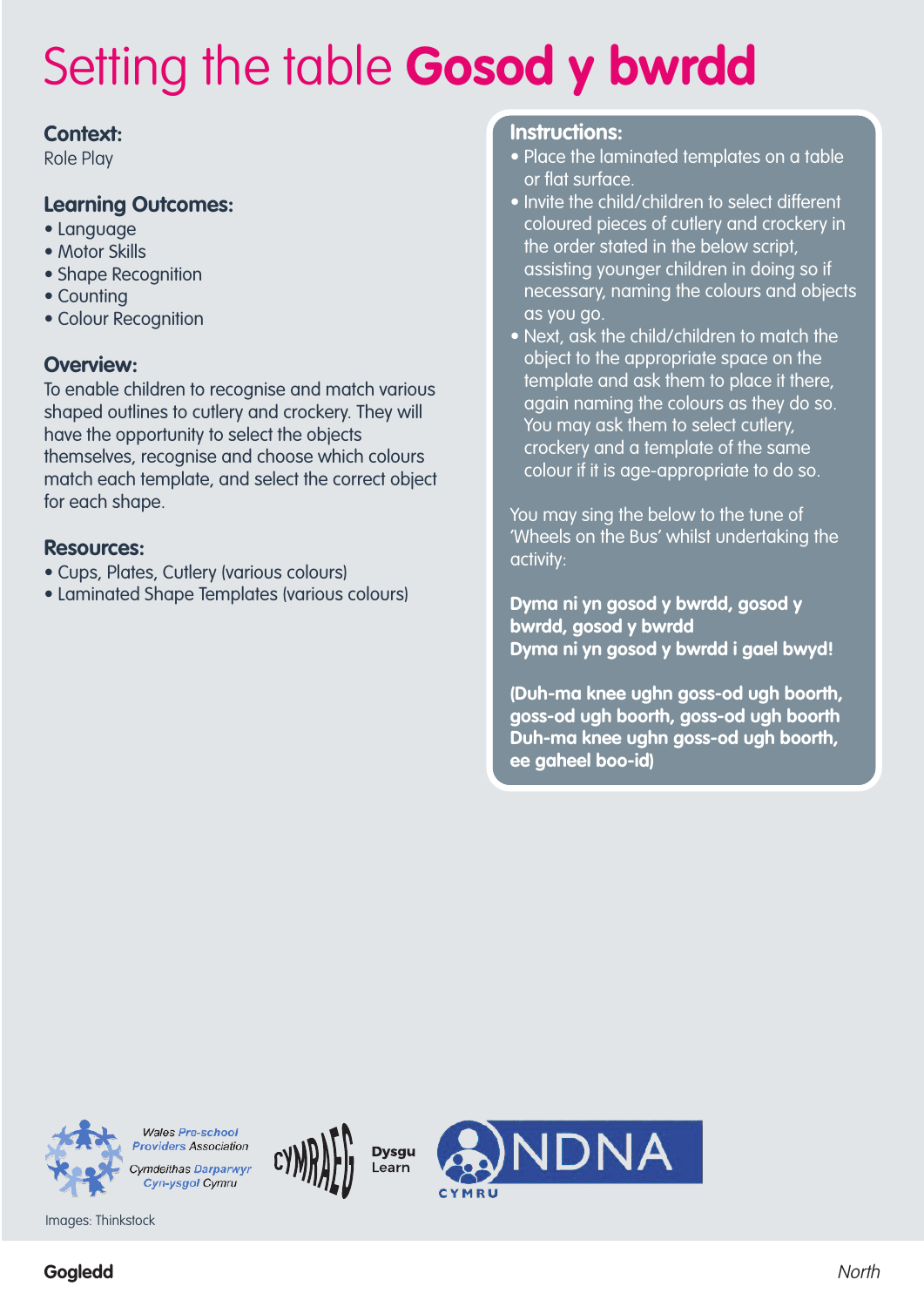## **Dialogue**

It's time for breakfast / lunch / snack / dinner! (select as appropriate) **Mae'n amser brecwast / Mae'n amser cinio / Mae'n amser snac / Mae'n amser te!**

Shall we set the table? **Beth am osod y bwrdd?**

We need a plate... **Mae angen plât arnan ni …**

We need a bowl.. **Mae angen bowlen arnan ni…**

Which colour is the plate? **Pa liw ydy'r plât**

Well done! **Da iawn ti!**

Put the plate on the big circle. **Rho'r plât ar y cylch mawr**

We need a cup.. **Mae angen cwpan arnan ni...**

Which colour is the cup? **Pa liw ydy'r gwpan?**

Put the cup on the small circle. **Rho'r plât ar y cylch bach**

We need a spoon.. **Mae angen llwy arnan ni…**

We need a fork.. **Mae angen fforc arnan ni…**

What colour is the fork? **Pa liw ydy'r fforc?**

What colour is the spoon? **Pa liw ydy'r llwy?**

Put the fork in its place **Rho'r fforc yn ei lle**

Put the spoon in its place **Rho'r llwy yn ei lle**

That's all tidy! **Dyna daclus!**

We've finished setting the table... time to eat! **Dan ni wedi gorffen gosod y bwrdd… amser bwyta!**

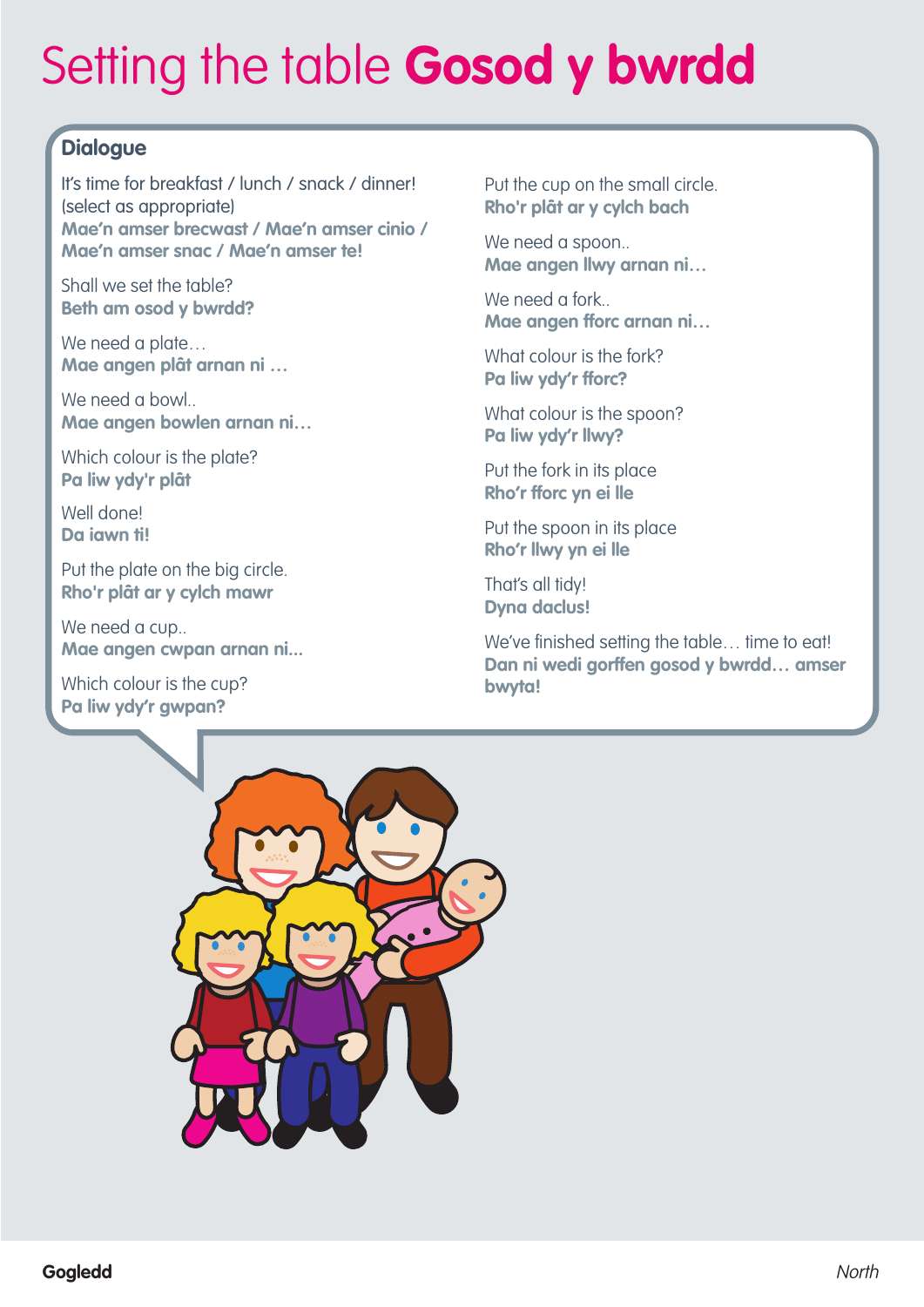## **Useful Vocabulary**

**Mae'n amser.. (Maheen ám-sair)** It's time for…

**Brecwast (Brék-wahsst)** Breakfast

**Cinio (Kín-yoh)** Lunch

**Snac (Snack)** Snack

**Te (Teh) Dinner** 

**Plât (Plaht) Plate** 

**Powlen (Pohwl-ehn)** Bowl

**Cwpan (Coop-anne)** Cup

**Cyllell (Kuhll-ell)** Knife

**Fforc (Fohrk -short 'o' as Bob)** Fork

**Llwy (Llooey)** Spoon

**Pa liw? (Pah Leew)** Which colour?

**Rho'r… (Rhoar)** Put the..

**Da iawn! (Dah yahwn!)** Well done!

### **Colours:**

Red **Coch (cohch)**

Blue **Glas (glahs)**

Yellow **Melyn (meh-leen)**

**Orange Oren (oh-ren)**

Purple **Porffor (pór-phor)**

**Black Du (dee)**

**White Gwyn (gwin)**

**Grev Llwyd (llweed)**

Pink **Pinc (pink)**

### **Numbers:**

One **Un (een))**

Two **Dau (dái)**

Three **Tri (tree)**

Four **Pedwar (péd-uahr)**

**Five Pump (pimp)**

Six **Chwech (chooéch)**

Seven **Saith (sáheeth)**

**Eight Wyth (úeeth)**

Nine **Naw (now)**

**Ten Deg (dehg)**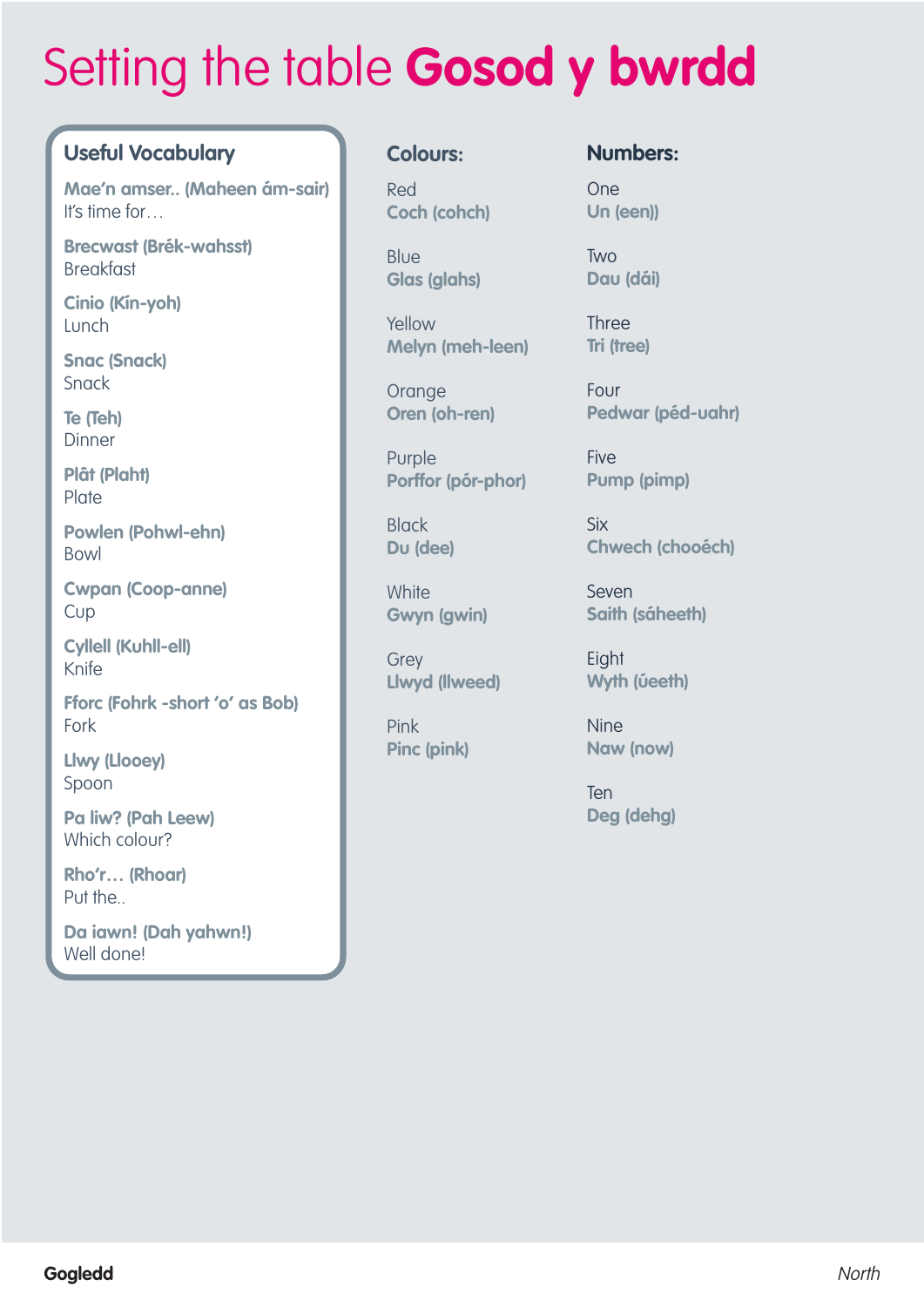## Expressing **'We need ….'** and **'I need …'**

To talk about 'us' in English, we use: '**We** need a ….' followed by the name of the object: We need **a fork**', 'We need **a spoon**' etc

In Welsh, the structure of the sentence is slightly different.

We use the phrase '**Mae angen** …' then, the name of the object comes next, followed by …. '**arnan ni**'.

So, if we want to say: 'We need a '**fork**', the phrase is:

### **Mae angen fforc arnan ni (mahey ahng-ehn ffohrk ahr-non nee)**

Likewise: **Mae angen llwy (spoon) arnan ni… Mae angen plât (plate) arnan ni…**

Note that there's no word for 'a' in Welsh

If we want to say '**I need** a ….' We change the **last part** of the phrase:

**Mae angen plât arna i Mae angen bowlen arna i**